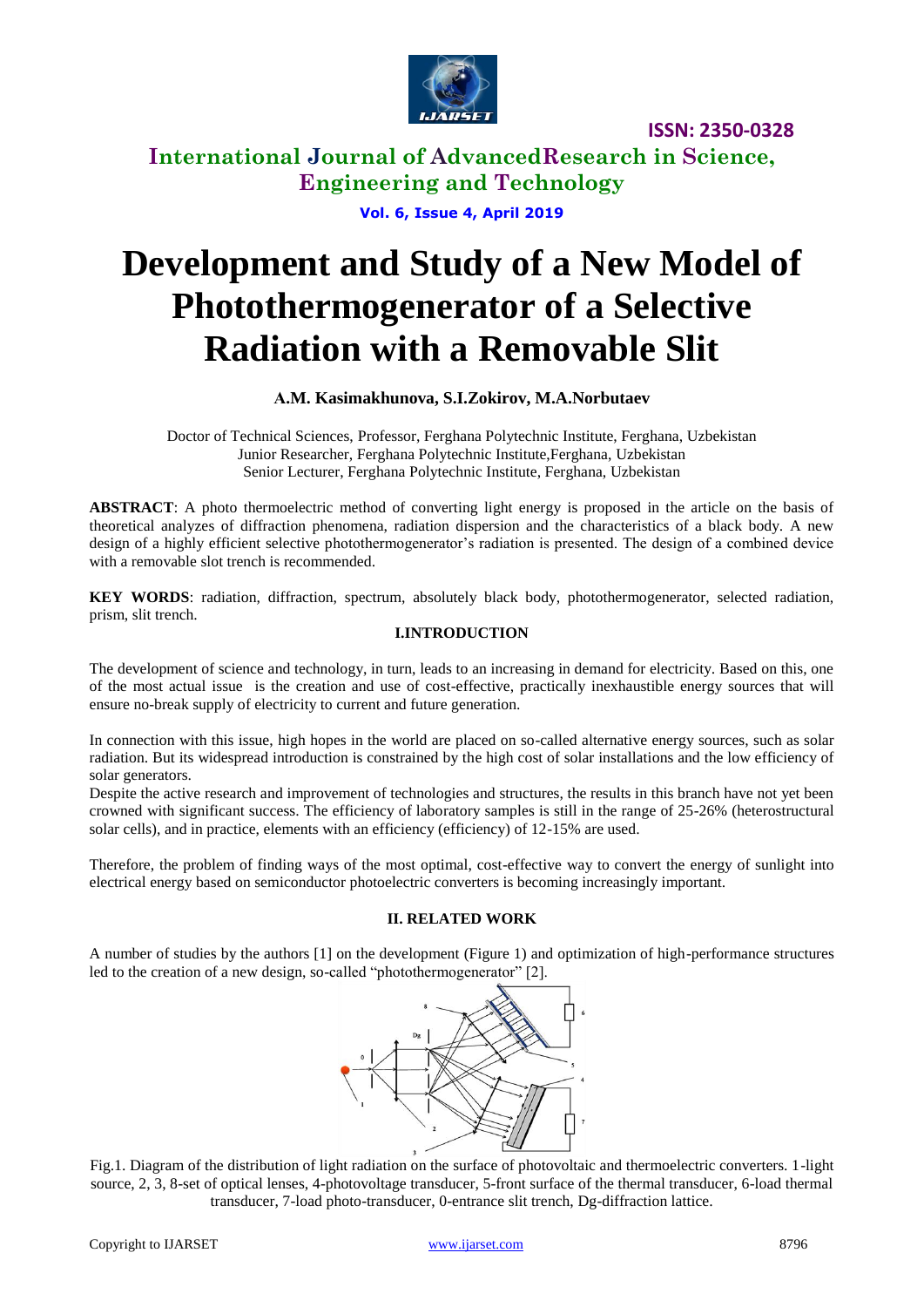

# **ISSN: 2350-0328**

# **International Journal of AdvancedResearch in Science, Engineering and Technology**

### **Vol. 6, Issue 4, April 2019**

In the construction of the photothermogenerator, the light emission is divided in such a way that the main, mainly component of the shortwave and visible regions of the spectrum, part of the radiation creating electron-hole pairs, falls on the front surface of the photoelectric converter. And the longer wavelength part of the radiation, acting on the upper hot switching plates, is additionally converted into an electrical one. This design differs from the others in that in this case the heating of photoelectric converters disappears and the practically unchangeable value of the efficiency disappears, even at high light intensities. This fact is explained by the authors of the design by the following formula [1]:

$$
\eta_{p,e,c.} = \frac{w_{full}^{m,p,v}}{w_{full}^t} \tag{1}
$$

In formula (1), the expression in the denominator, unlike traditional calculations, has a value equal to  $W_{\rm fall} = (1 - k)W_{\rm fall}$ , where  $W_{\rm full}^{\rm high}$  is the useful maximum electrical power released by the load of the photothermometer,  $W_{fall}$  is the integrated light power directed from the light source to the photothermal converter, k is the coefficient of reflection of light from the front surface of the photoconverter. Respectively efficiency thermal converter is calculated by the following formula [1]:

$$
\eta_{t,e,c.} = \frac{w_{full}^{m,t,v}}{(1-k)w_{fall} - w_{fall}'} = \frac{w_{full}^{m,t,v}}{q_{t,e,c}},
$$
(2)

where W is the net electrical power generated at the load of the thermal converter,  $Q_{\text{tan}}$  is the light capacity falling on the ceramic plate and on the surface of the thermal converter.

The fact that this design is cheap and effective. And the authors of the work have already proved this fact both theoretically and empirically. But nevertheless, this design can be upgraded or modernized. Currently, the authors of the article are working on this and as an experimental version, the following construction of the separation of light waves by spectra has been proposed (Figure 2).



Fig. 2. Photothermogenerator with a removable slot trench. 1-radiation source, 2-set of lenses to create parallel beams of rays, 3-prism, 4-thermoconverter, 5-photoconverter.

#### **III. METHODOLOGY**

In new construction it is proposed not to divide the spectrum, but to place the photoconverter in the place where the required part of the spectrum falls. Since a certain part of the spectrum falls on the phototransducer, its efficiency is suddenly improved and at the same time the photocell almost does not heat up. Since in the construction of photocells are in the open air close to the thermoelement, an increase in air temperature and thermoelement affects the efficiency of the photocell, worsening it. Under natural conditions, non-active radiation from the environment enters the photocell. In addition, due to the smooth change of the spectrum, it is impossible to optimally place the photocell. For small sizes, it is impossible to cover the entire necessary part of the spectrum, and for large sizes, unnecessary parts of the spectrum will fall on the photocell. To ensure more efficient operation of the structure, it is necessary to add an additional block (in the form of an absolutely black body) in which photo cells protected from side effects and a secondary monochromatization system are placed to improve spectrum selection (Figure 3).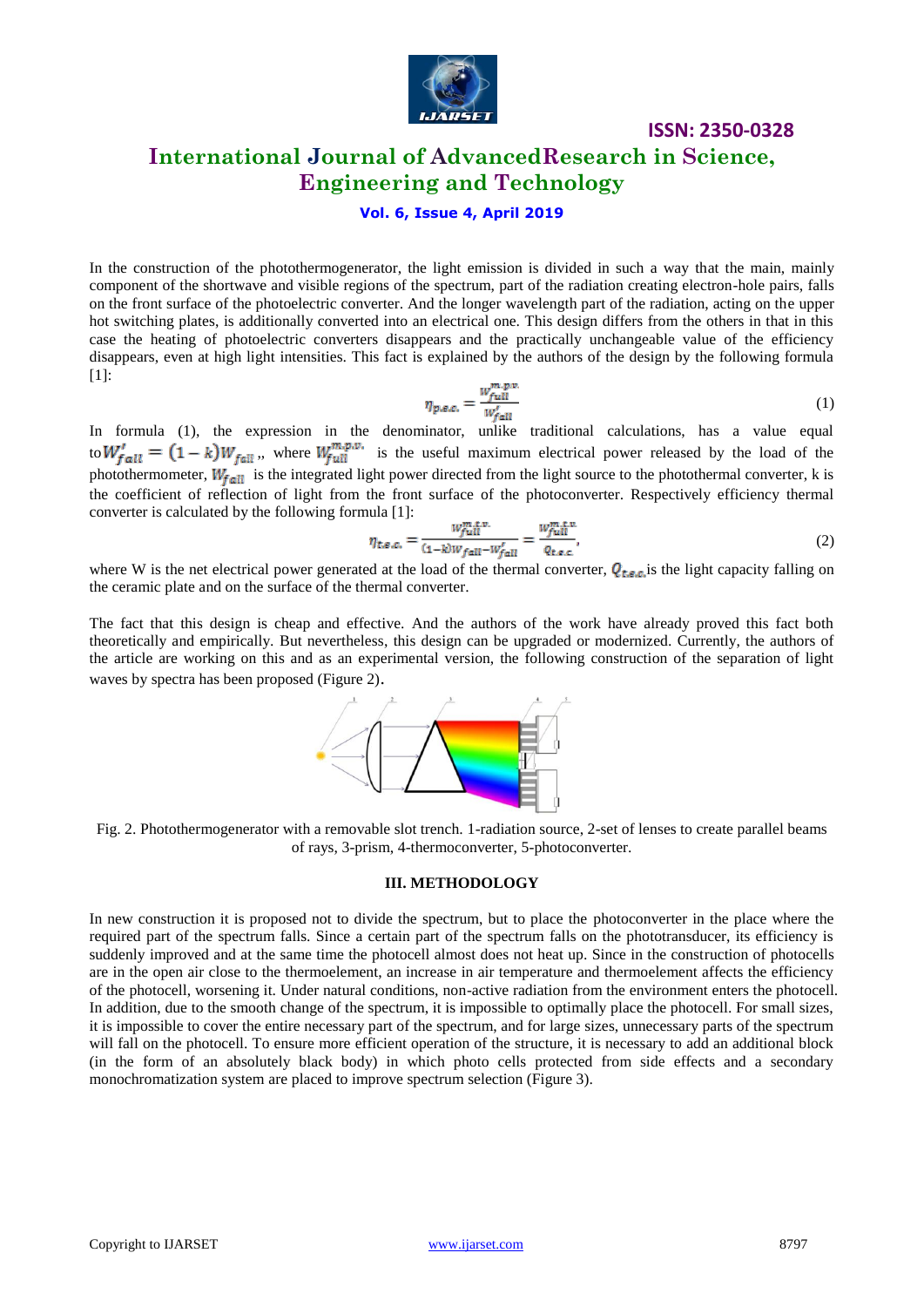

**ISSN: 2350-0328**

# **International Journal of AdvancedResearch in Science, Engineering and Technology**

# **Vol. 6, Issue 4, April 2019**



Fig. 3. Photothermogenerator with a removable slot trench. 1-radiation source, 2,5-set of lenses for creating parallel beams of rays, 3,6-prism, 4-secondary radiation source, 7-thermoconverter, 8-photoconverter.

This construction differs from the first one in that the photoactive part of the obtained spectrum does not fall directly into the photocell, but passing through the slot trenches creates a secondary source of radiation. After entering, the secondary wave of the beam will hit the collimator, and after that it will again be divided into spectra. But this time the spectrum will consist of more selective parts of the beam, and unnecessary radiation on the photocell can be avoided as much as possible. All unnecessary part of the spectrum and the radiation of the environment is absorbed by the thermal converter. To maintain a stable temperature inside the unit, you can add a heat insulation layer or an internal cooling system (this issue is still being studied).

The slit trenches can for passing ray be transferred in two directions using an automated displacement system that works based on static data of voltage or power calculations. This ability allows the regulation of ray selection with a desired wavelength.

## **IV. EXPERIMENTAL RESULTS**

Research on finding the optimal range of sensitivity to the spectrum using an exemplary version of the design led to the following results.

1. Silicon-based photoconverter is more sensitive to the spectrum in the range of 800-900 nm.

2. The temperature of silicon photovoltaic converter is lower in the range of 850-900 nm.

3. In the range of 830-870 nm, the radiation intensity affects the efficiency, and the temperature remains almost unchanged.

In the study, a type monochromator and a polycrystalline silicon Hinergyphotoconverter from Chinese manufacturers with an efficiency of 17-19% were used. The diagram below (Fig. 4) shows the change in the sensitivity and temperature values in a single measurement.



Fig. 4. Graph of changes in the sensitivity values (1) and temperature (2) of the photocell versus wavelength.

## **V.CONCLUSION**

Thus, in the proposed construction of a photothermogenerator with a removable slit trench, it is possible to move the slit trench for transmitting photoactive radiation depending on the positions of the emission spectrum and the photovoltage transducer along the frontal plane in two directions. This allows the use solar cells with any photoactive spectral sensitivity.